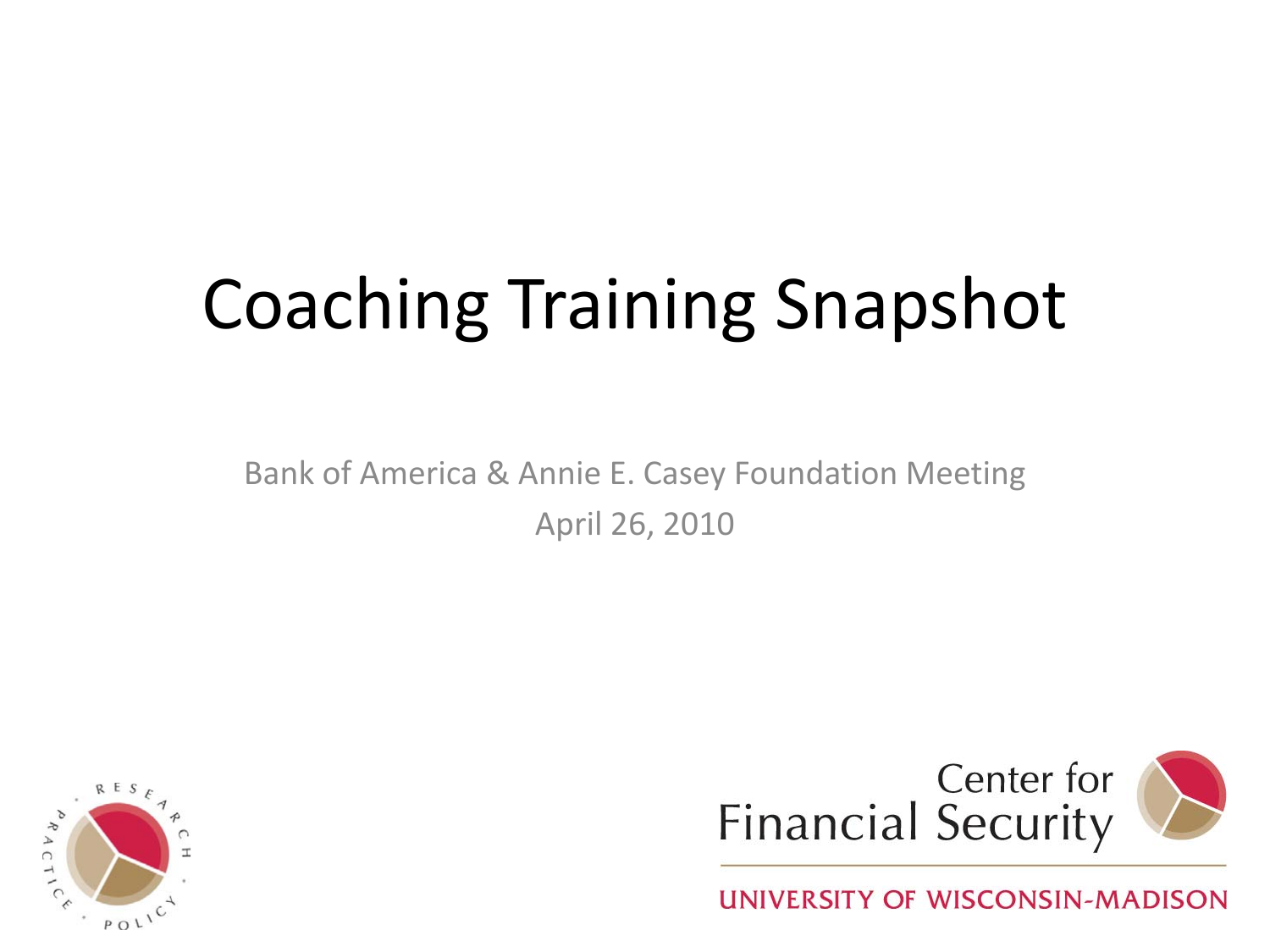## CNM Trainings

- Trainings conducted in 2009
- Follow-up survey administered in February 2010
- Pre- training paper survey completed at each site
- Web-based post-training survey
	- 25 of the 27 clients who completed the post-training survey could be matched to pre-training survey
- Separate survey of training in Delaware timing & context differences
- All findings still preliminary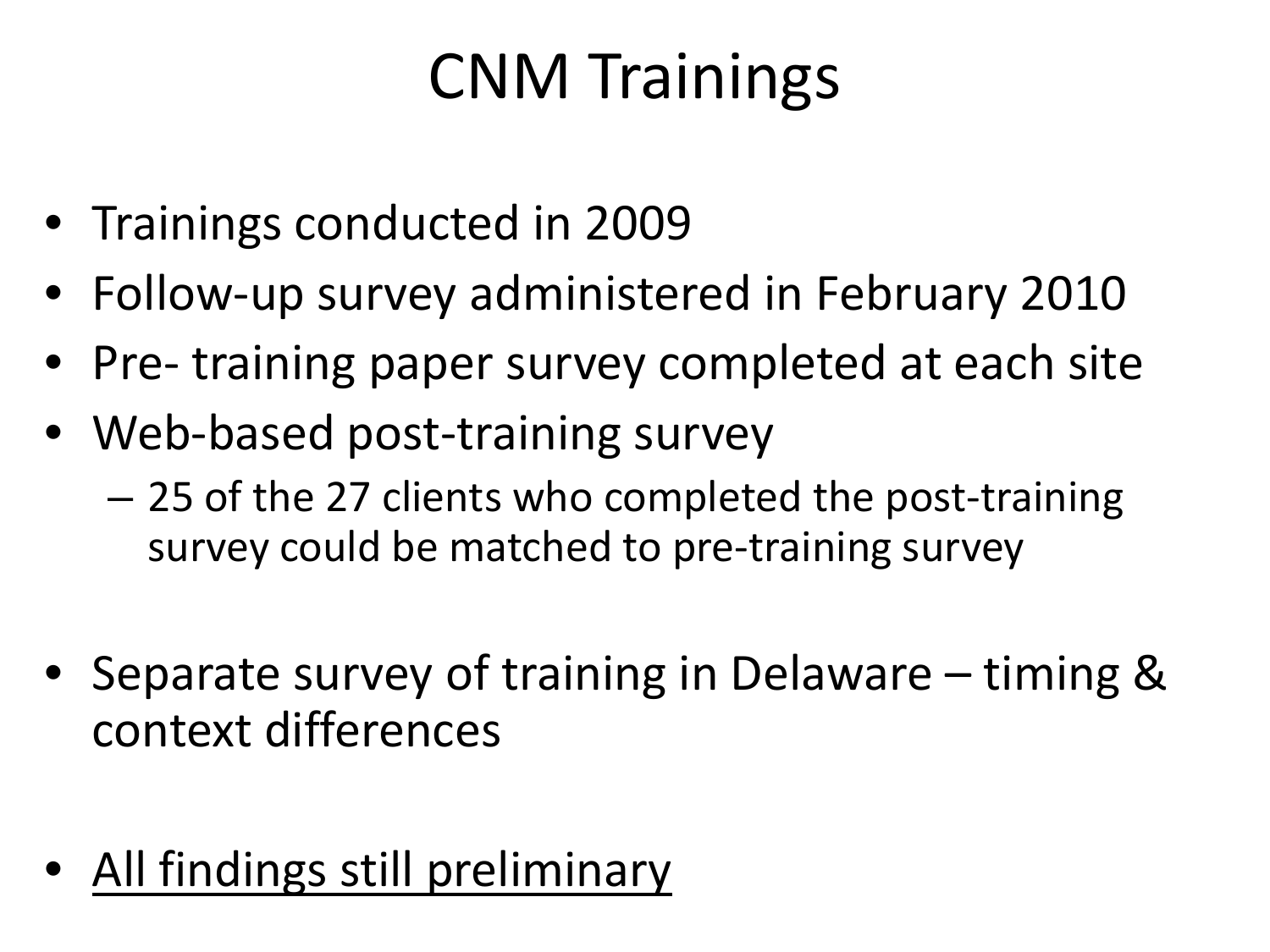# Locations of CNM-Led Training

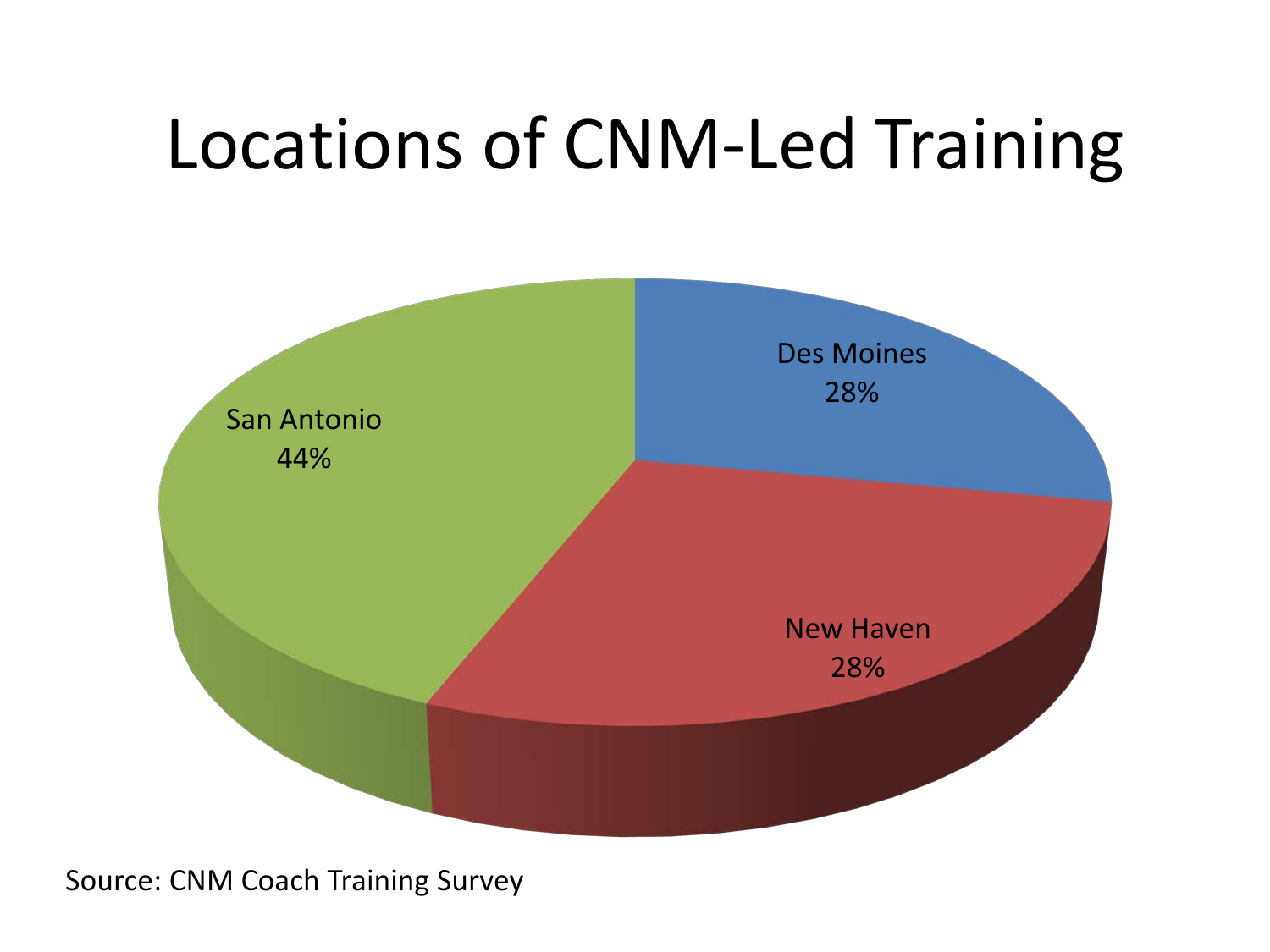# Overview of Participants

#### What is your role?

| •Program Manager               |   |   |
|--------------------------------|---|---|
| •Client counselor              |   |   |
| •Administrator                 | 1 |   |
| •Funder                        | 1 |   |
| •Other, please specify         | 8 |   |
| •Community Researcher          |   |   |
| •Community Services Specialist |   | 1 |
| •Community Services Supervisor |   | 1 |
| •Coordinator-Resident          |   |   |
| •Resource Navigator            |   | 2 |
| •Trainer                       |   |   |
| •Supervisor                    |   |   |

#### How long have you been in your field or profession?

- •0-1 year 3 •2-3 years 3 •4-7 years 2 •8-12 years 5
- •13 years or more 12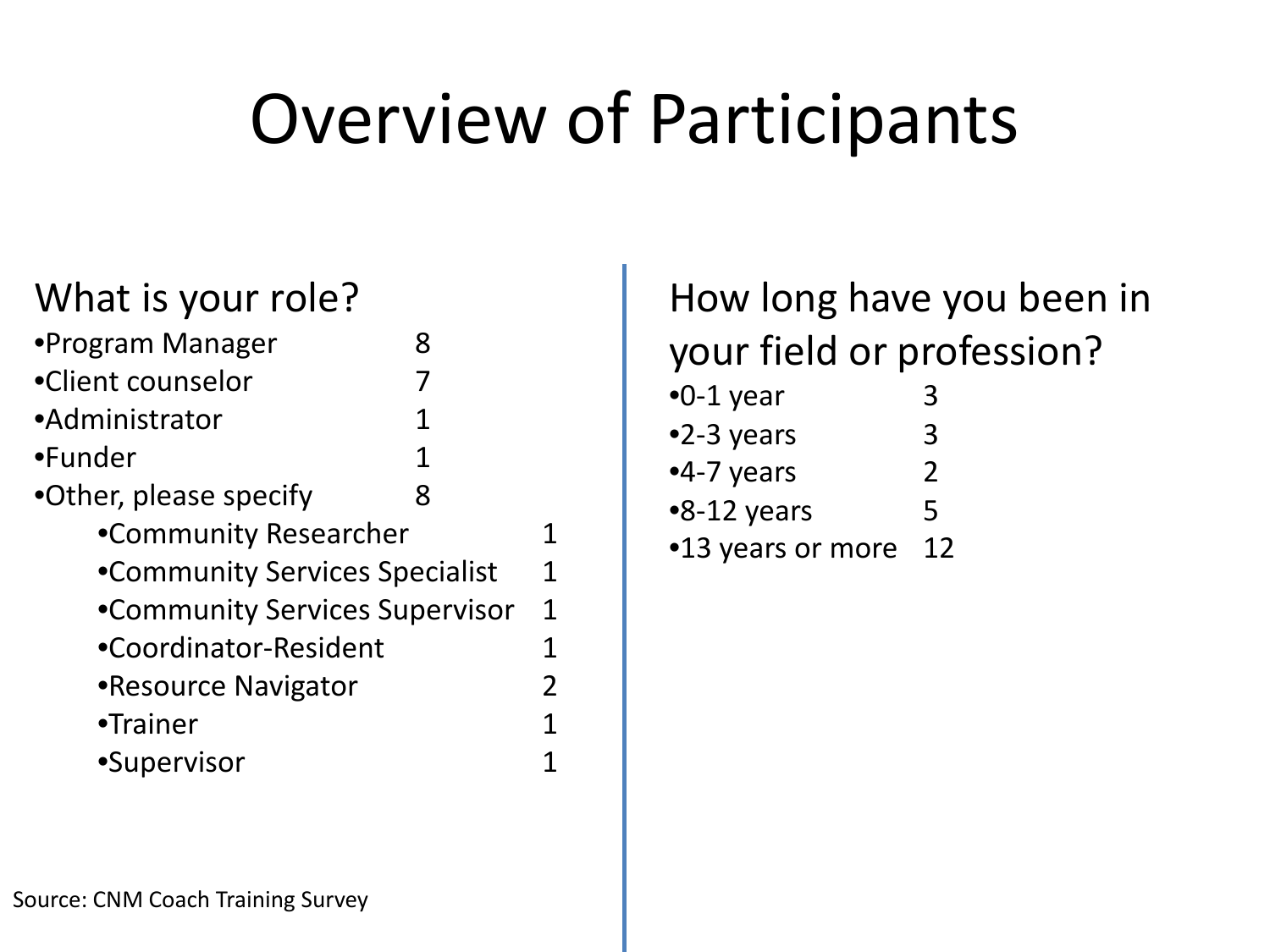# Race & Education



4% What credentials do you hold? (check all that apply) •BA/BS 14 •MS/MA 6 •MSW 2  $\bullet$ PhD 1 •MPA/MPP 1

•Other 7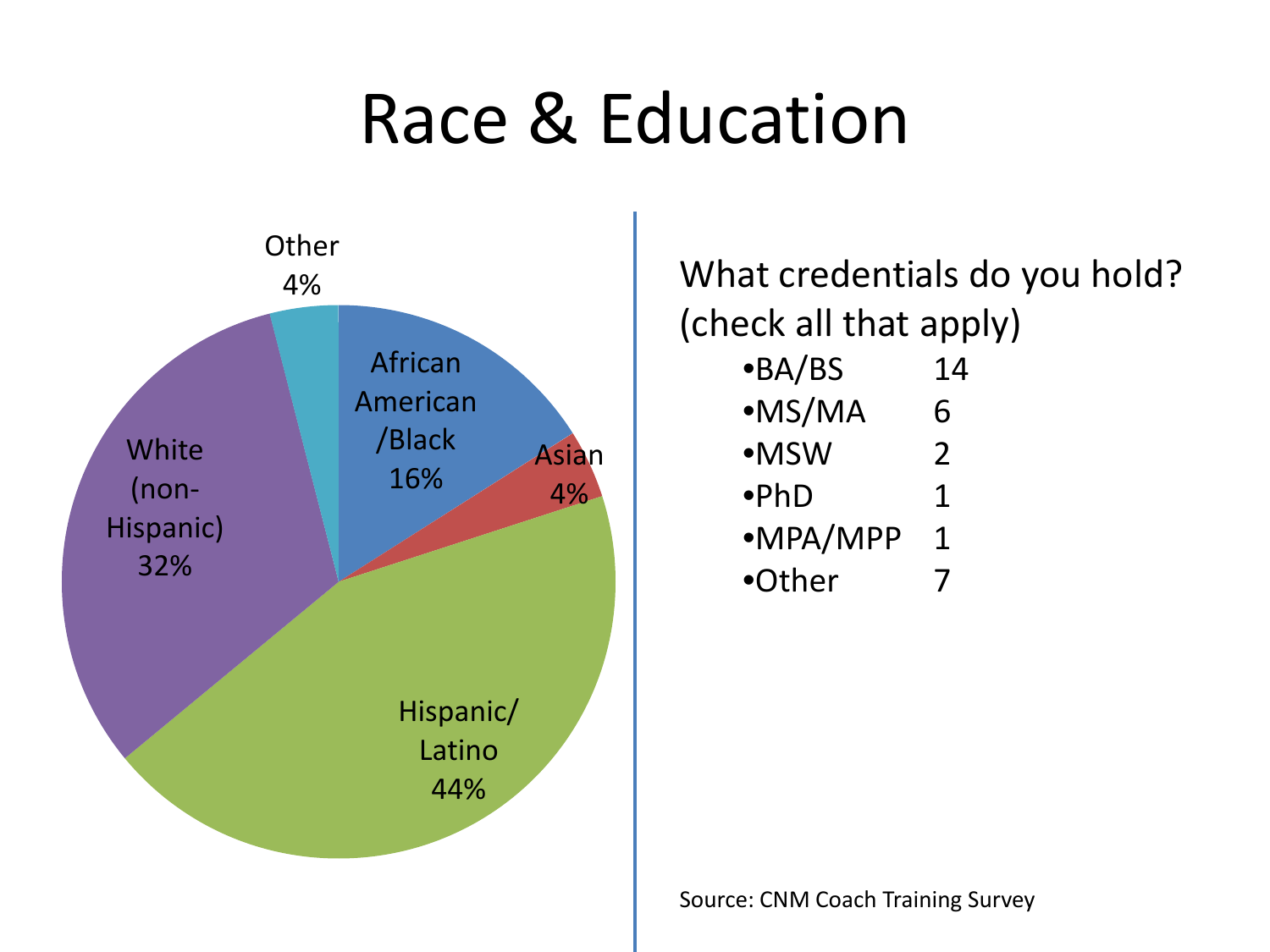### **Modest Effects on Attitudes**

How much do you agree with the following…? (1=completely disagree, 10=completely agree)



Most clients are basically whole but need some help. Most clients are broken and need some serious coaching.

Coaching clients should be able to set and meet personal goals.

Most clients are creative, resourceful, and whole.

A Coach's personal beliefs can interfere with the coaching relationship.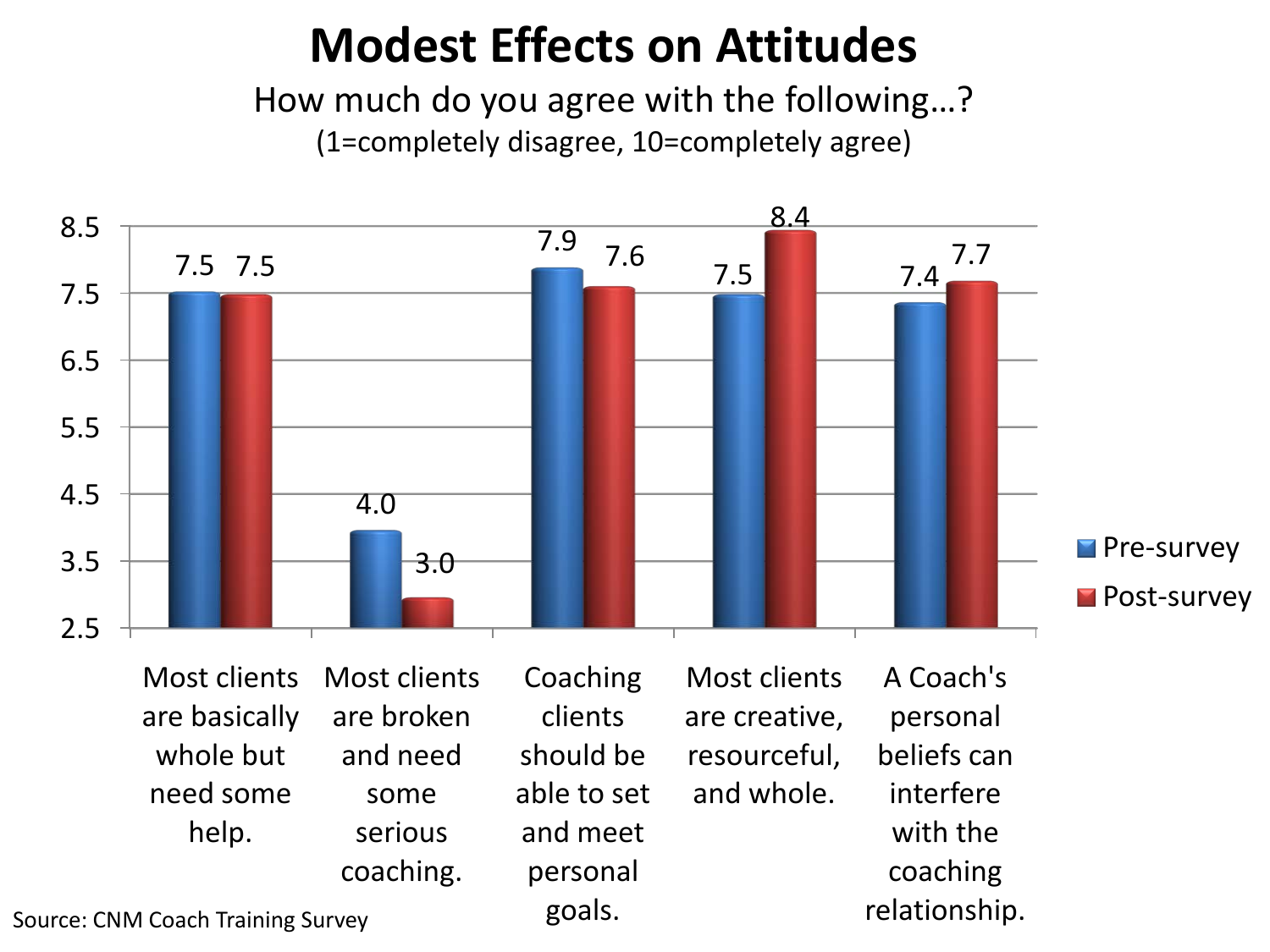### **Few Personal Impacts…**

How do you feel about your current financial condition? (1=overwhelmed, 10=comfortable)



If you had a question about a financial problem how confident are you that you could find an answer? (1=not at all confident, 10=very confident)

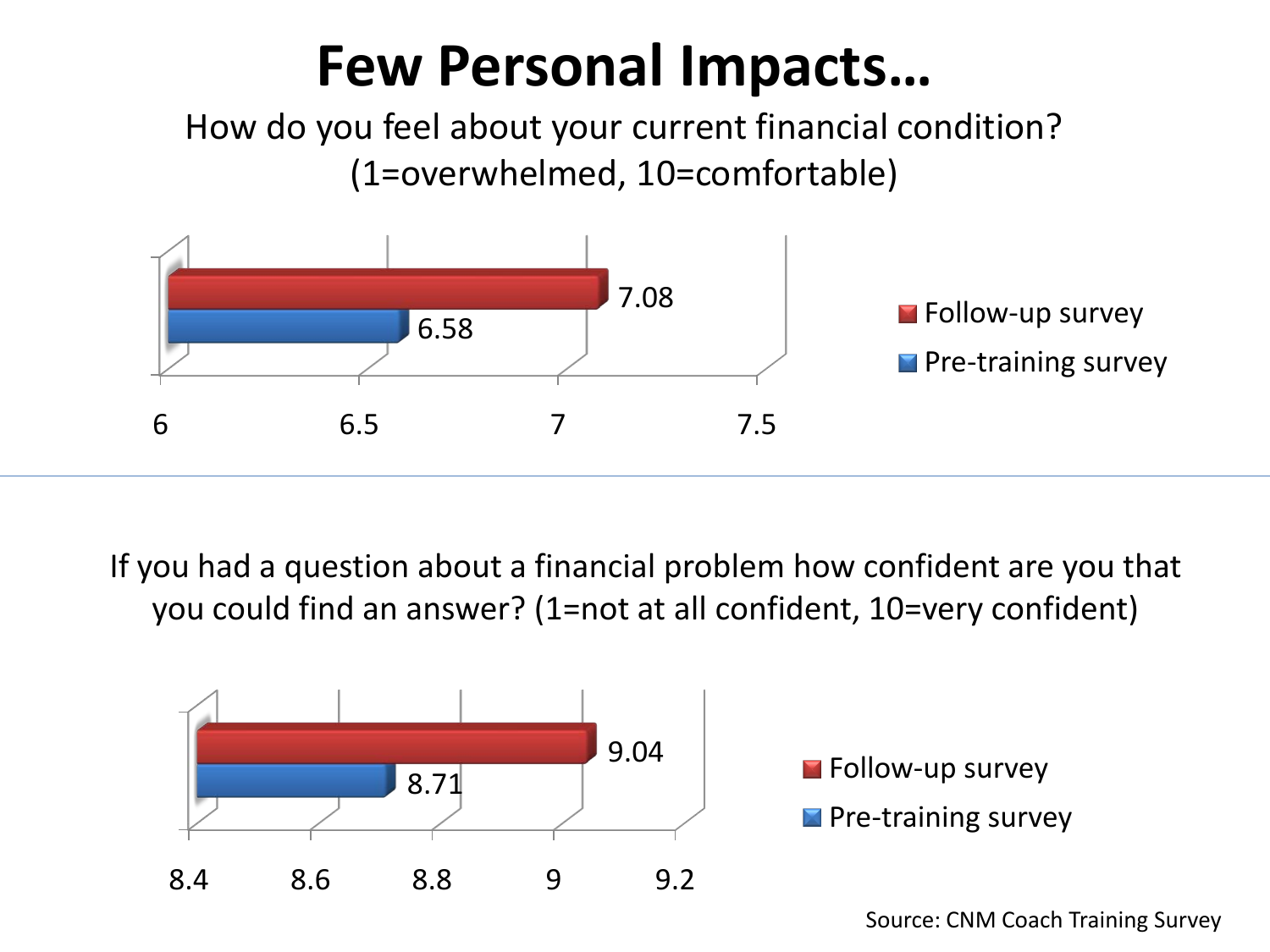### **Small Self-Reported Knowledge Gains**

How much do you know about the following? (1=nothing, 4=a lot)

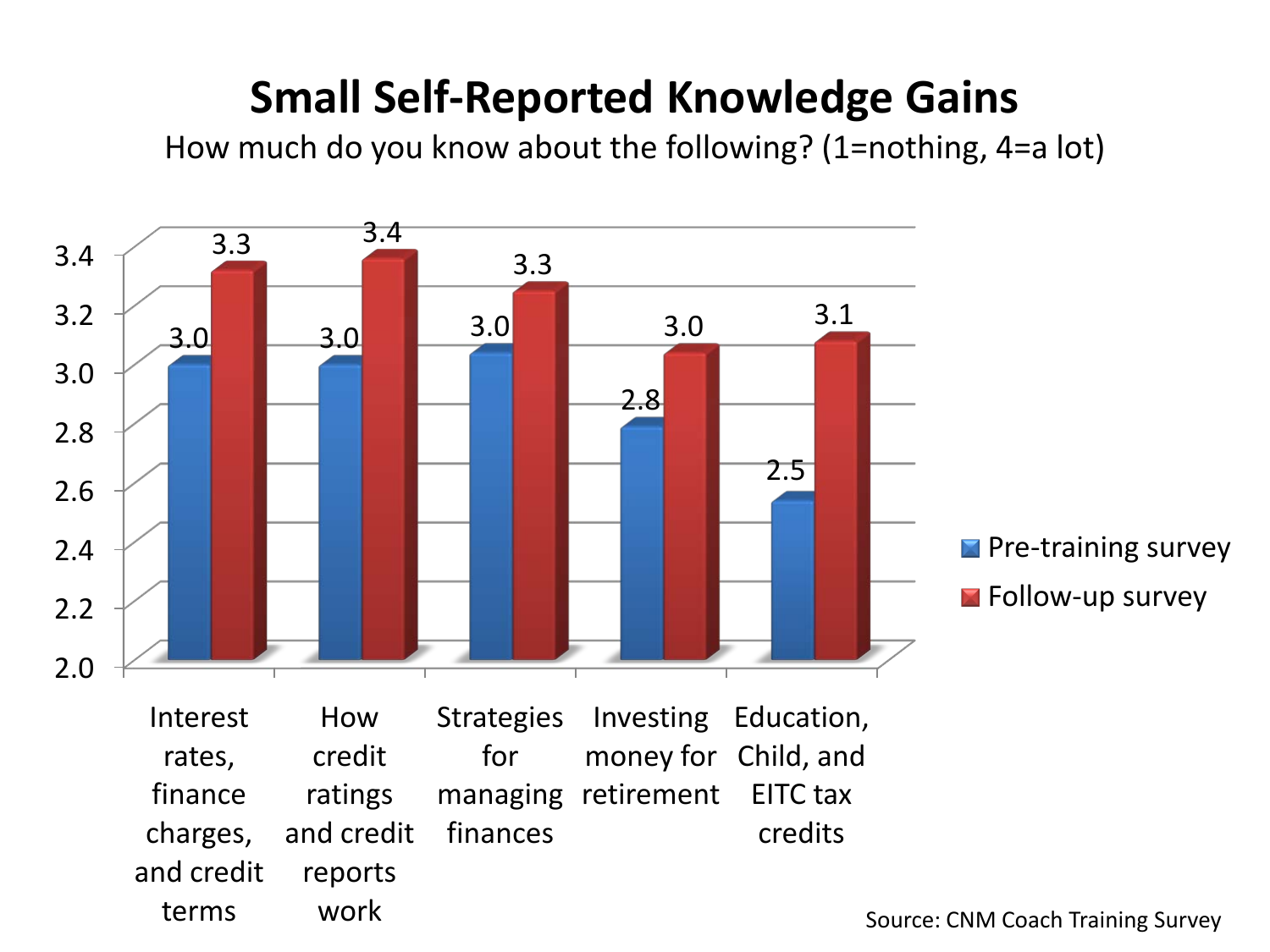### Significant Knowledge Score Increases 10-Question Pre-Post Test

- •37 participants completed pre-post knowledge tests •Scores for 34 of the 37 participants increased
- •Example questions:
	- What is a realistic, comfortable ratio for housing costs as a proportion of gross income?
	- Which of these is not an indicator for bankruptcy? (Excessive student loans)

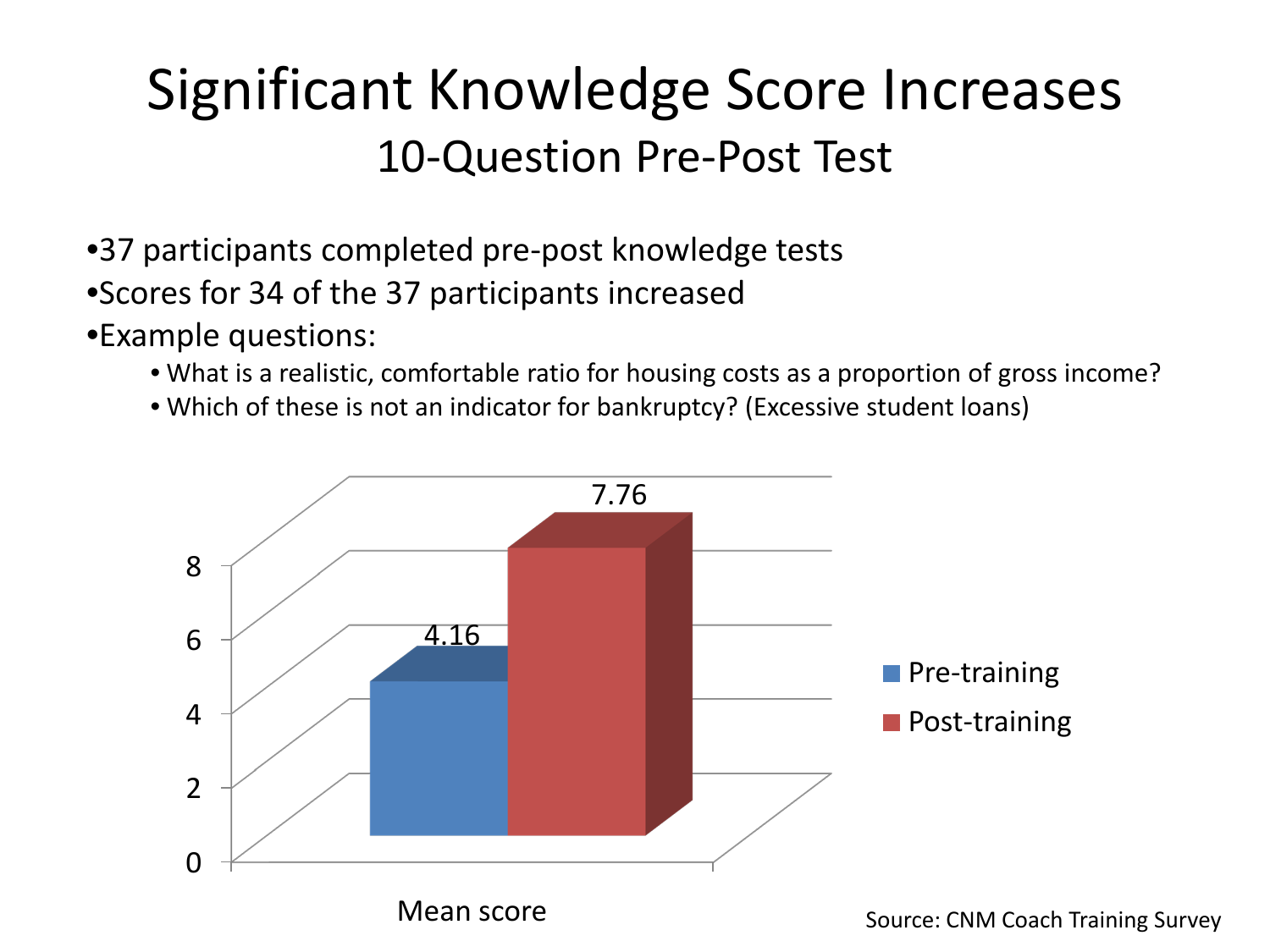## Retrospectively See Gain in Use of Coaching Techniques

**How often did you use coaching methods in your work with clients on financial issues? (0=never, 3=most of the time)**

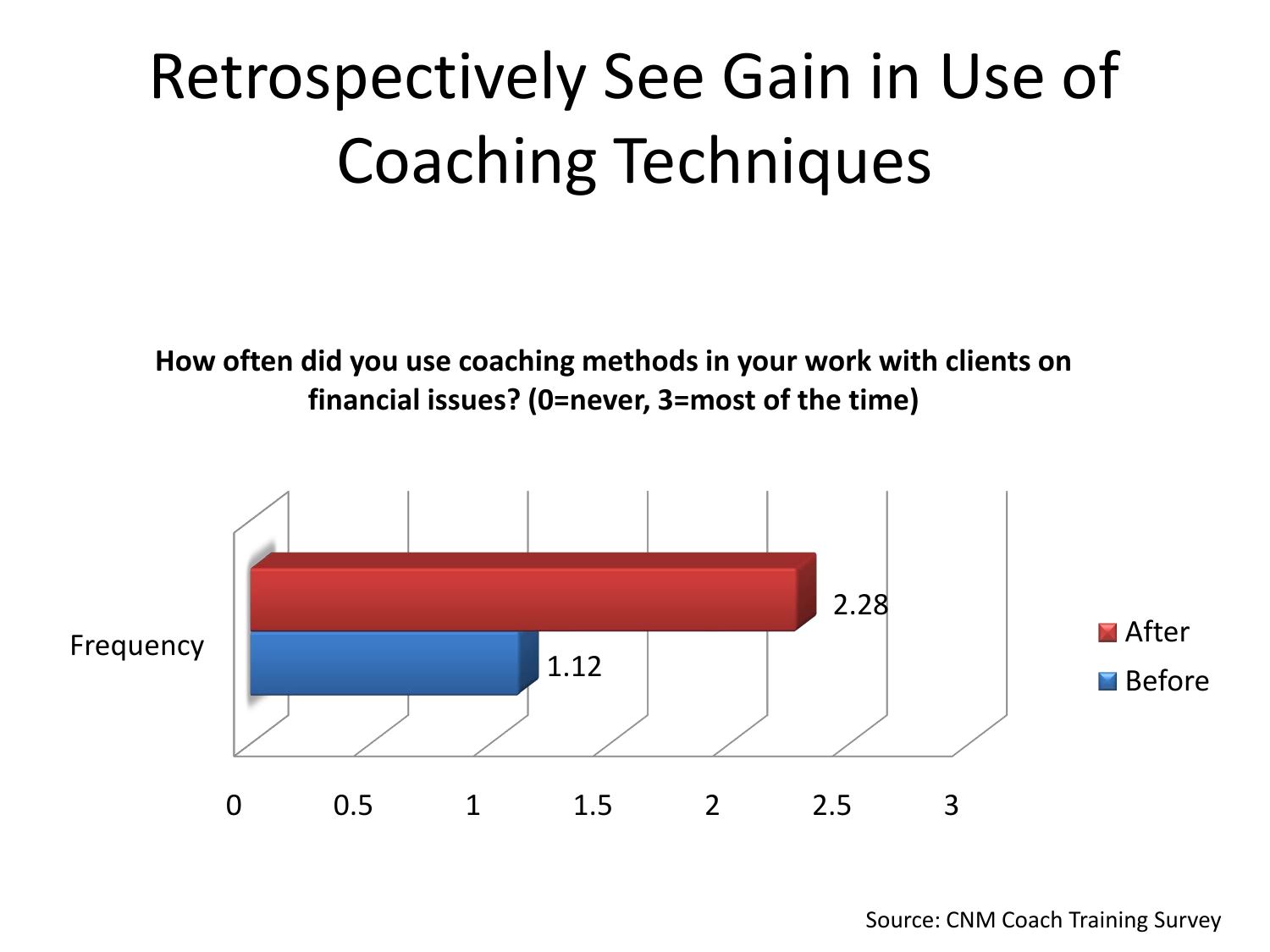How often do your clients do each of the following since you started using coaching strategies on a regular basis? (more than before, about the same, less than before)



goals

with their families

solutions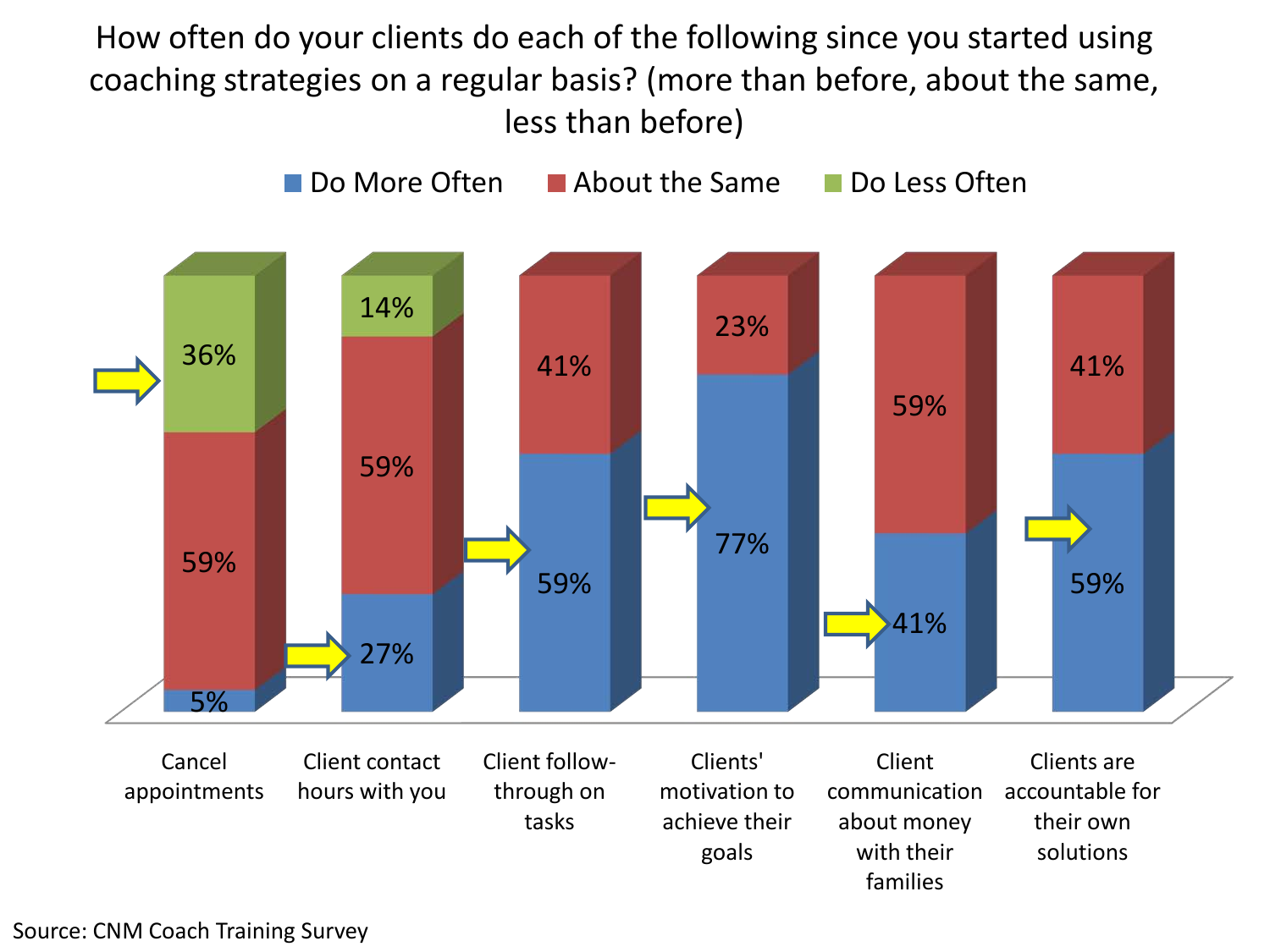## What do you feel you need additional training in?

(1=no need, 4=high need)

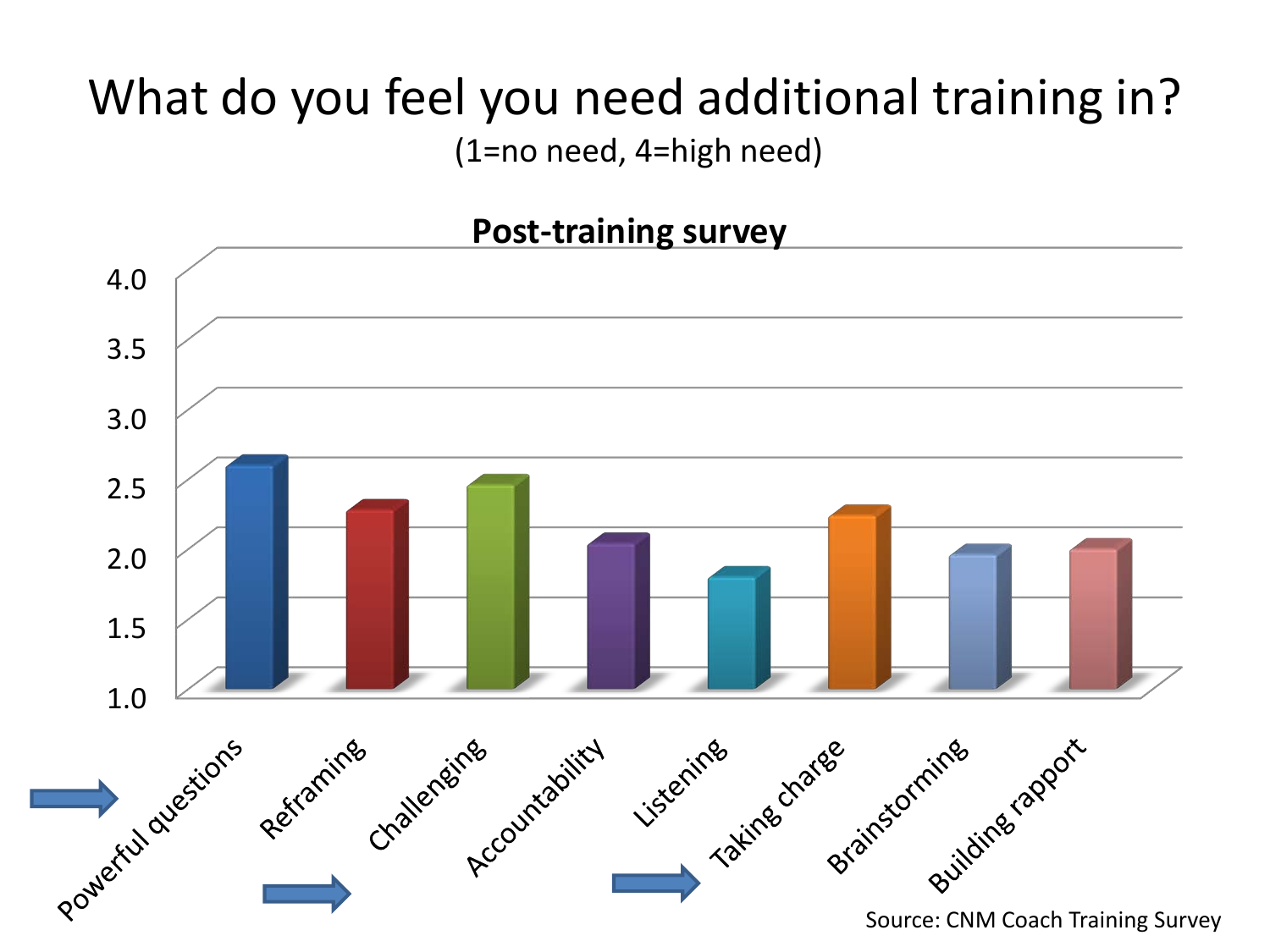#### **How have coaching techniques impacted your work?**  (1=no impact, 10=high impact)

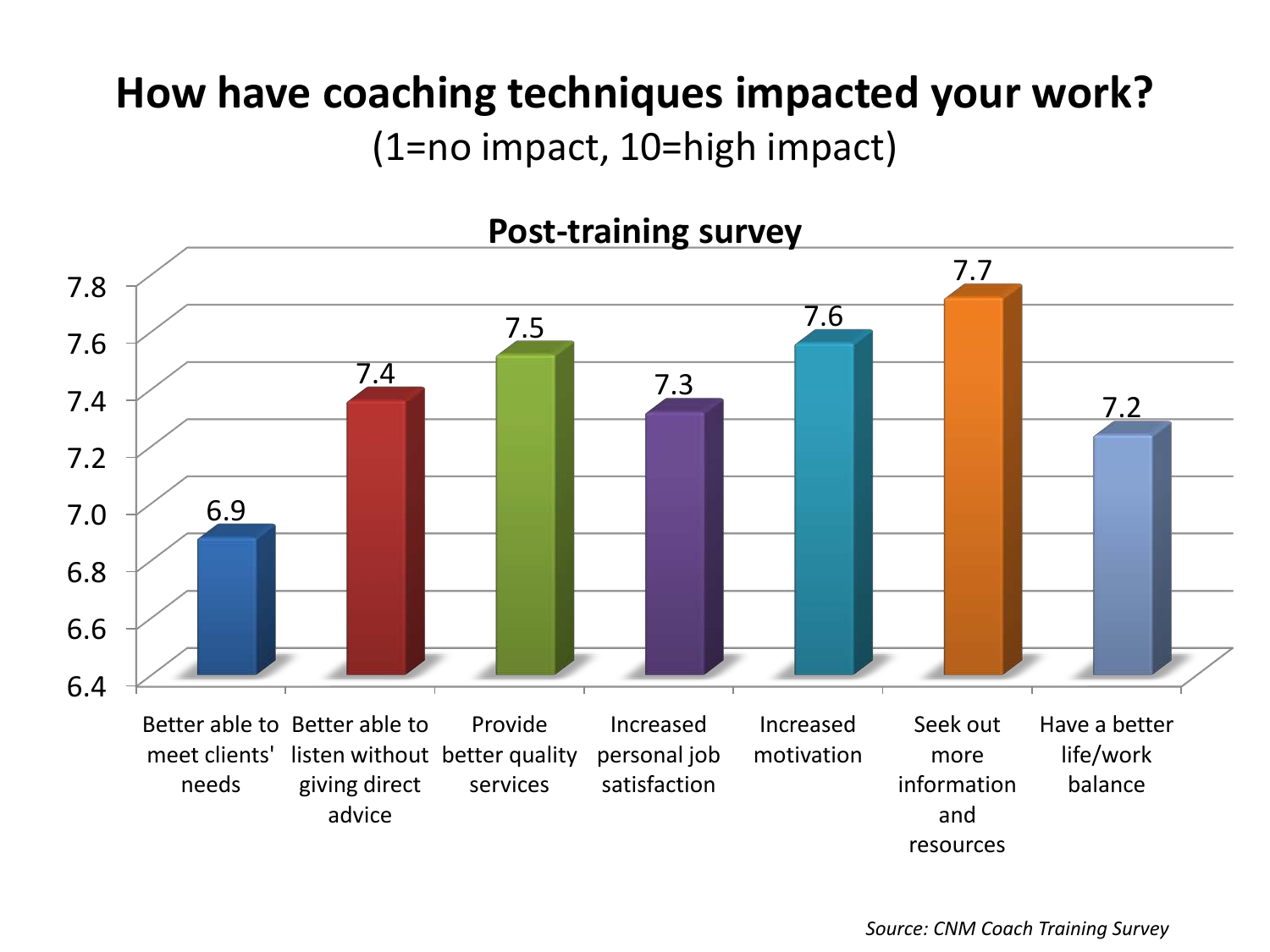# Delaware Coaching Training Surveys

Delaware coaching training participants completed 2 surveys:

- 1. The standard pre-training survey
- 2. An initial post-training survey immediately after training (as opposed to the online post-training survey administered at the other training sites approximately 3 months after training) (n=27)

•The initial post-training survey asked respondents **how they anticipated coaching training would affect their work**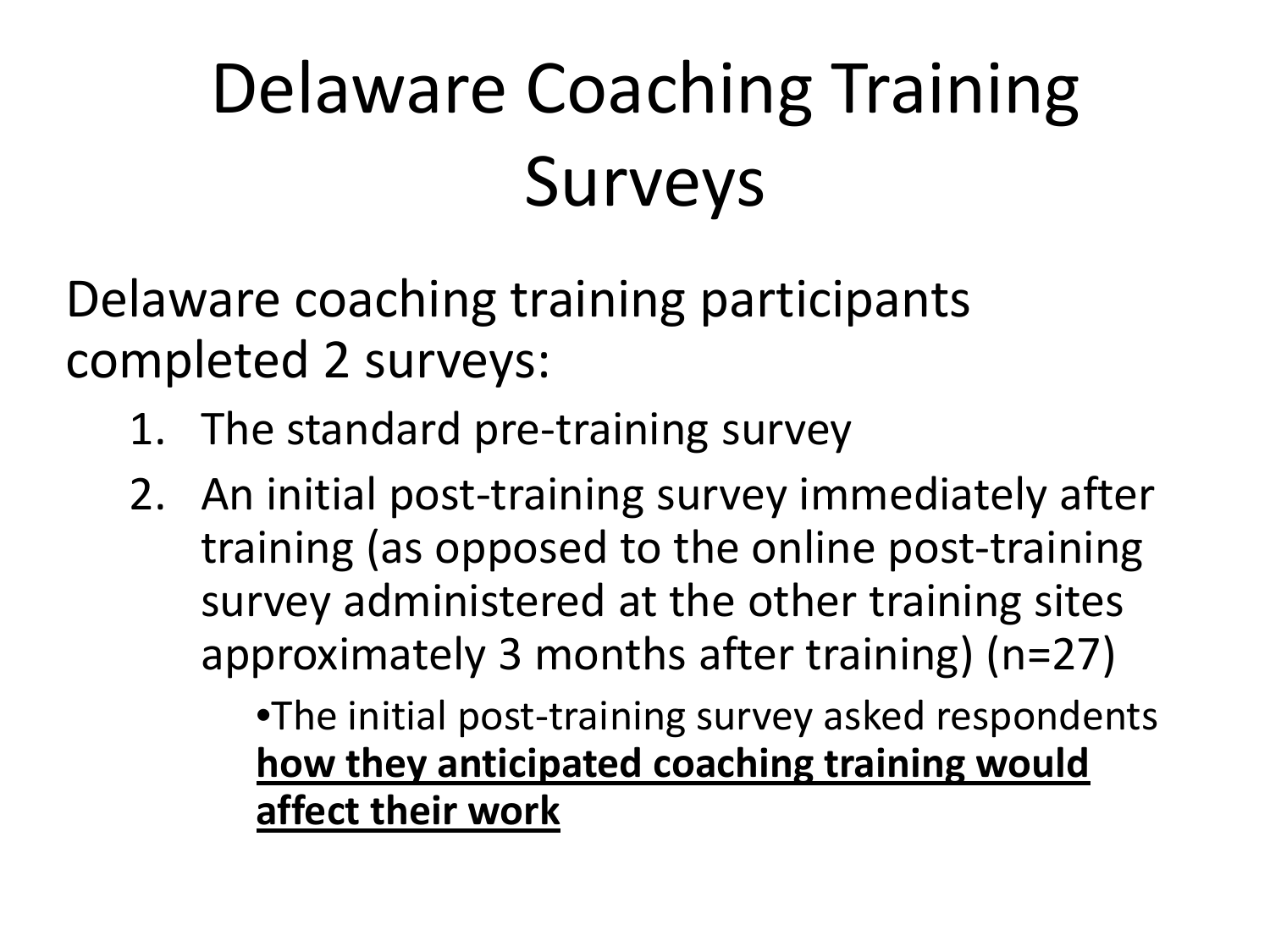### **Position & Experience**

#### What is your role?

- •Program Manager 5
- •Client Counselor 7
- •Administrator 7
- •Funder 0
- •Other 7

How long have you been in your field or profession?

- $\bullet$ 0-1 year 0 •2-3 years 3
- •4-7 years 2
- $\bullet$ 8-12 years 6 •13 years or more 16
	-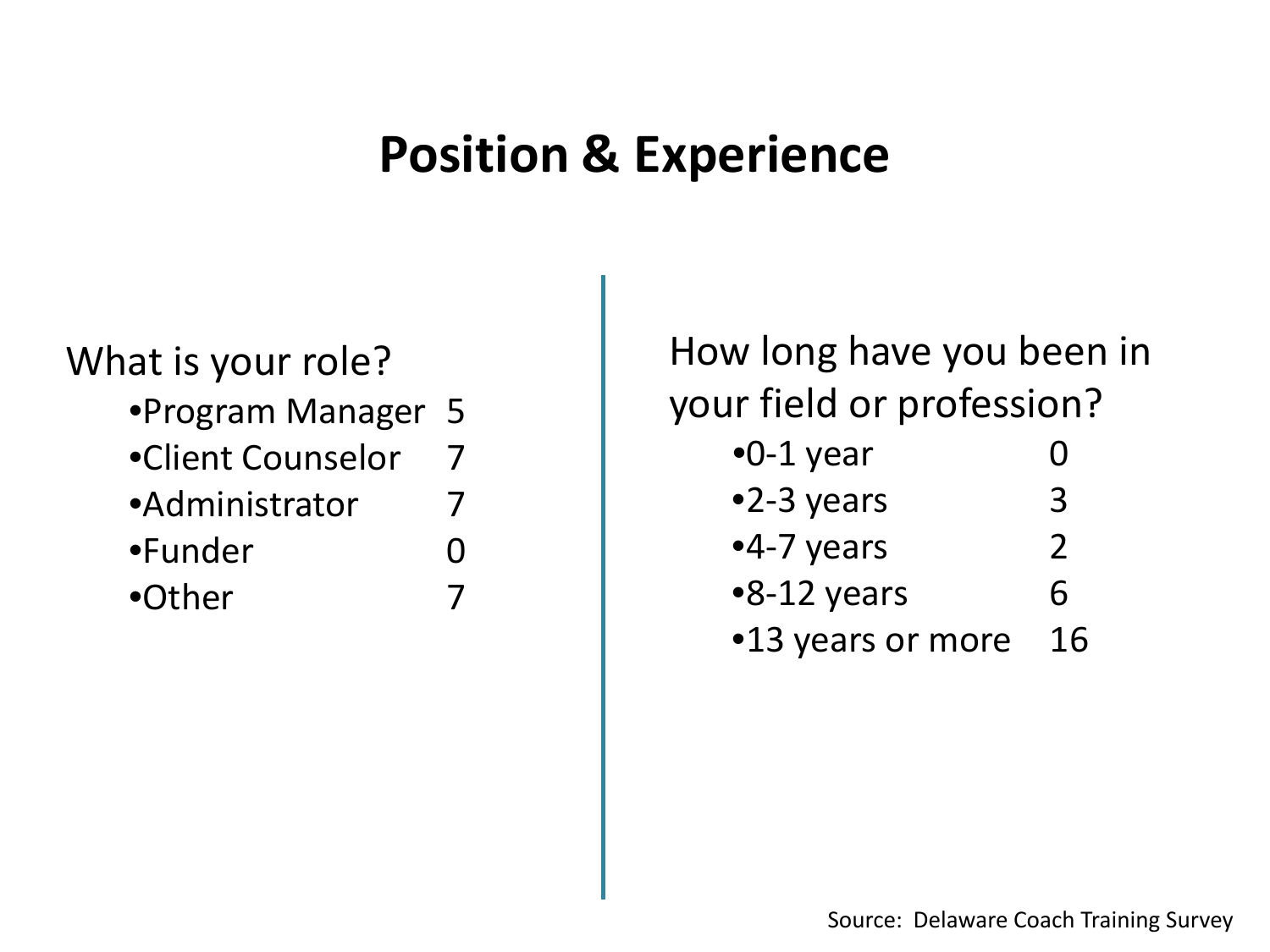### **Education & Race**

What credentials do you hold?

| 3             |
|---------------|
| 11            |
| 6             |
| 1             |
| $\mathcal{P}$ |
| $\mathbf{R}$  |
|               |

What is your race/ethnicity? •African American/Black 13  $\bullet$ Asian 1 •Hispanic/Latino 3 •White (non-Hispanic) 8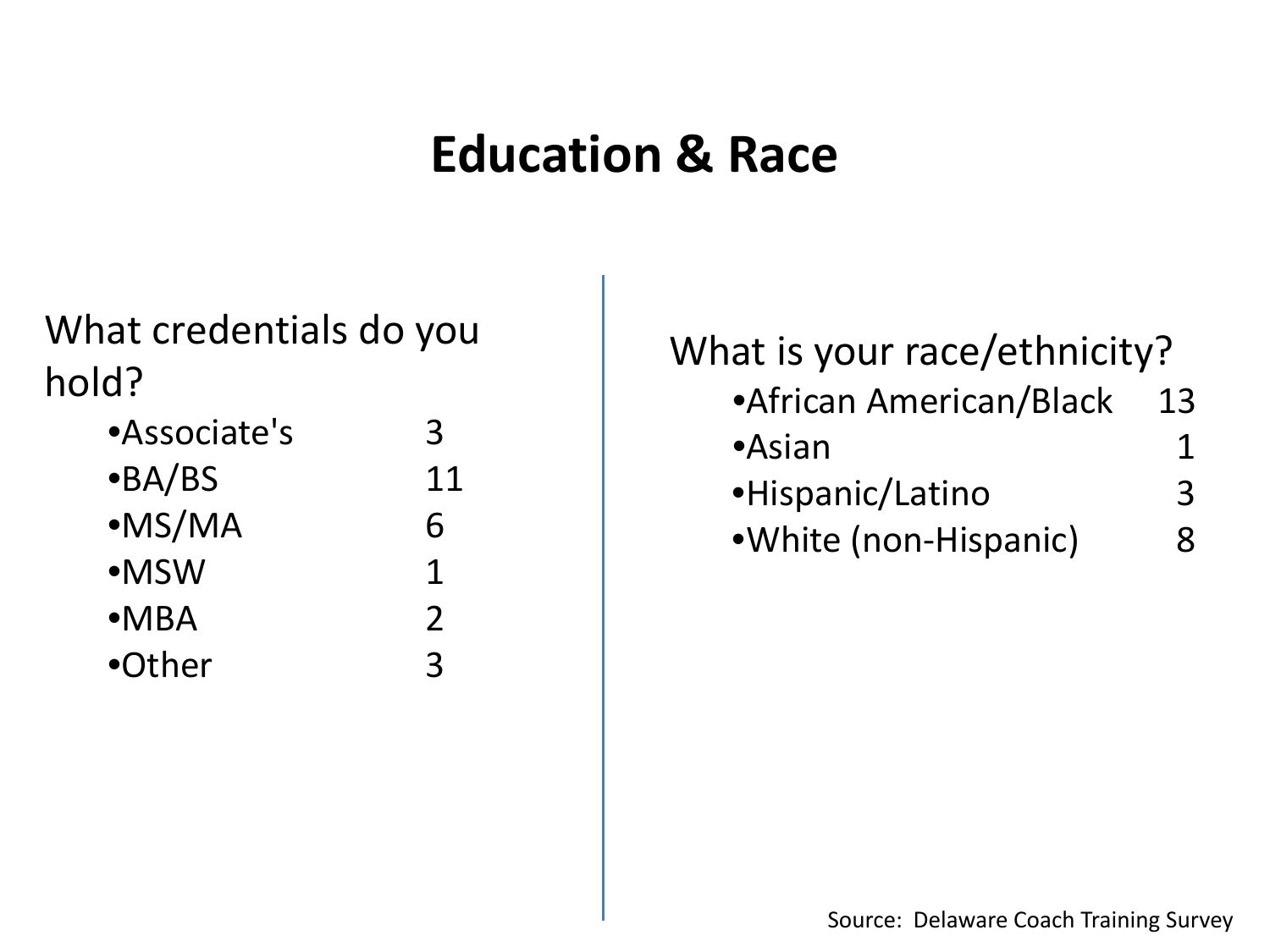### **Agency Characteristics**

Which best describes your organization?

- •Social service agency 16
- •Financial counseling 1
- •Other 10
	- •Advisory council 1
	- •Advocacy (credit, housing, taxes) 1
	- •College financial aid counseling 1
	- •Consulting/Training business 1
	- •Non-profit 2
	- •Small business development 1
	- •Social Venture-consulting and services 1
	- •State Agency 1
	- •University 1

How many clients does your agency serve? (approximately) •1,000 or less 6  $\bullet$ 1,001-5,000 1 •5,001-10,000 2  $•10,001-25,000$  1  $•25,001-50,000$  0 •50,001 or more 16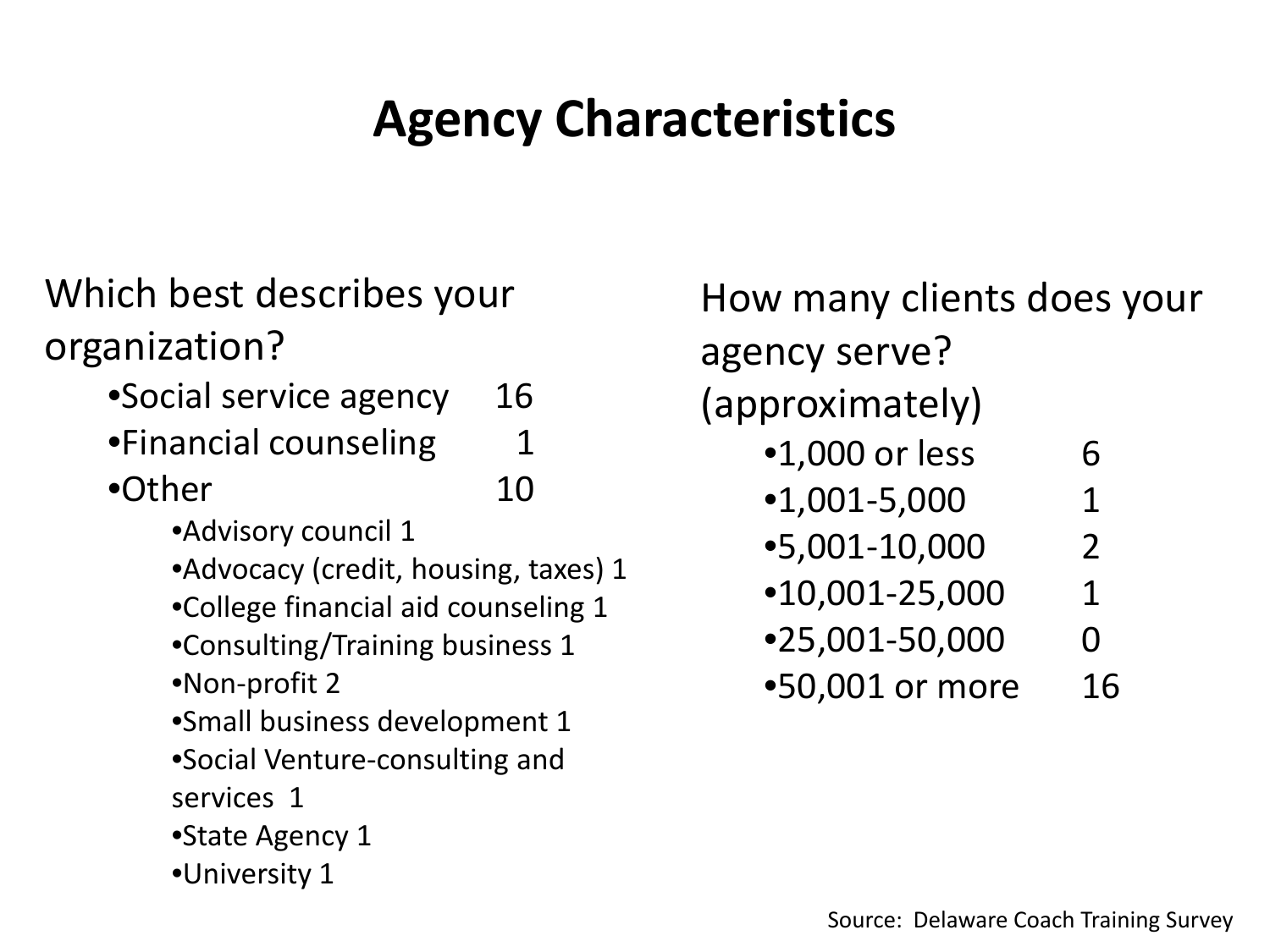# Use of COACH Model Increased

**After (Before) the training program, how often do you anticipate using the COACH model or other coaching skills in your work with clients on financial issues? (0=never, 4=always)**

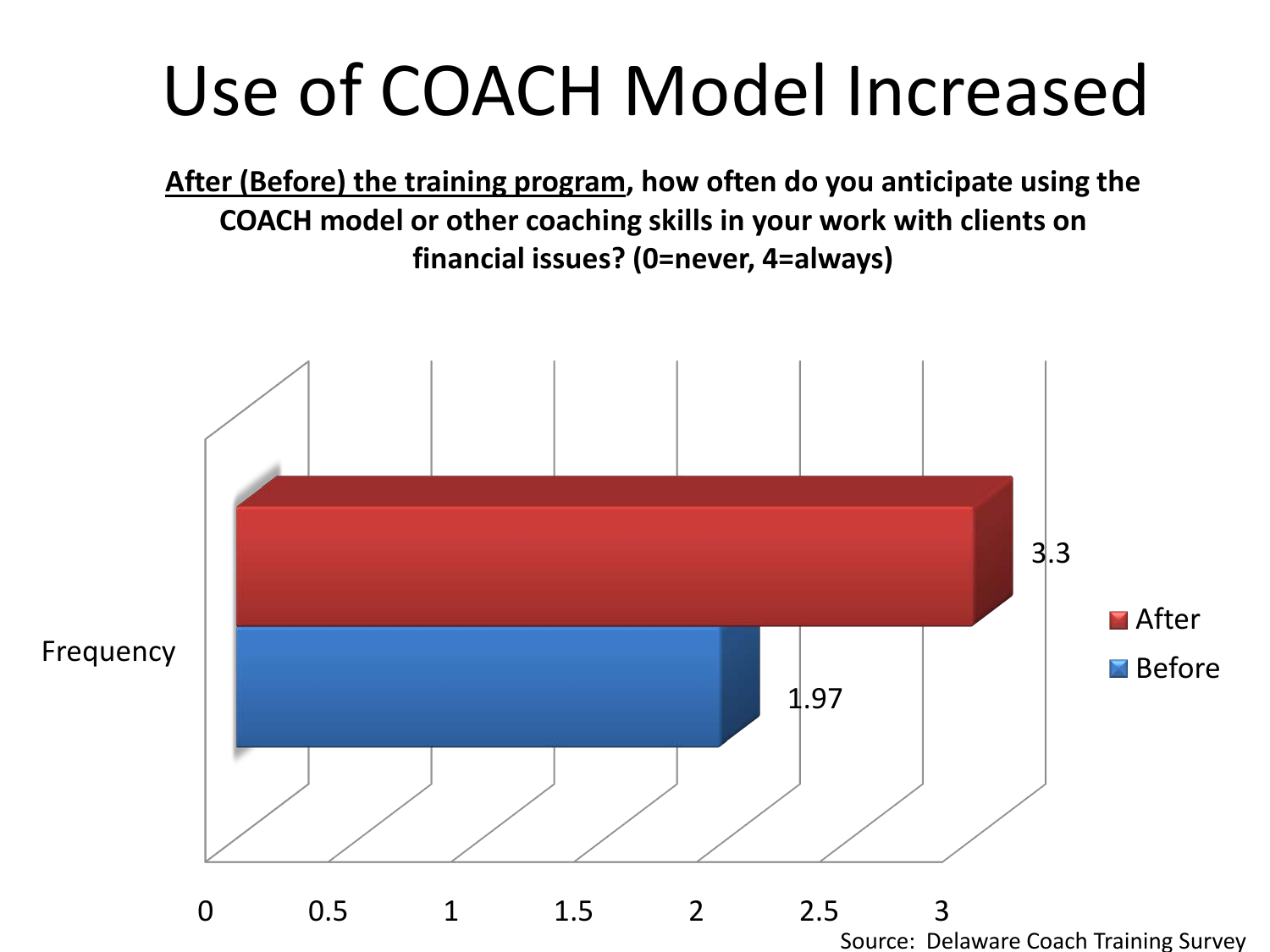### **Changes in Perceptions/Attitudes**



(1=completely disagree, 10=completely agree)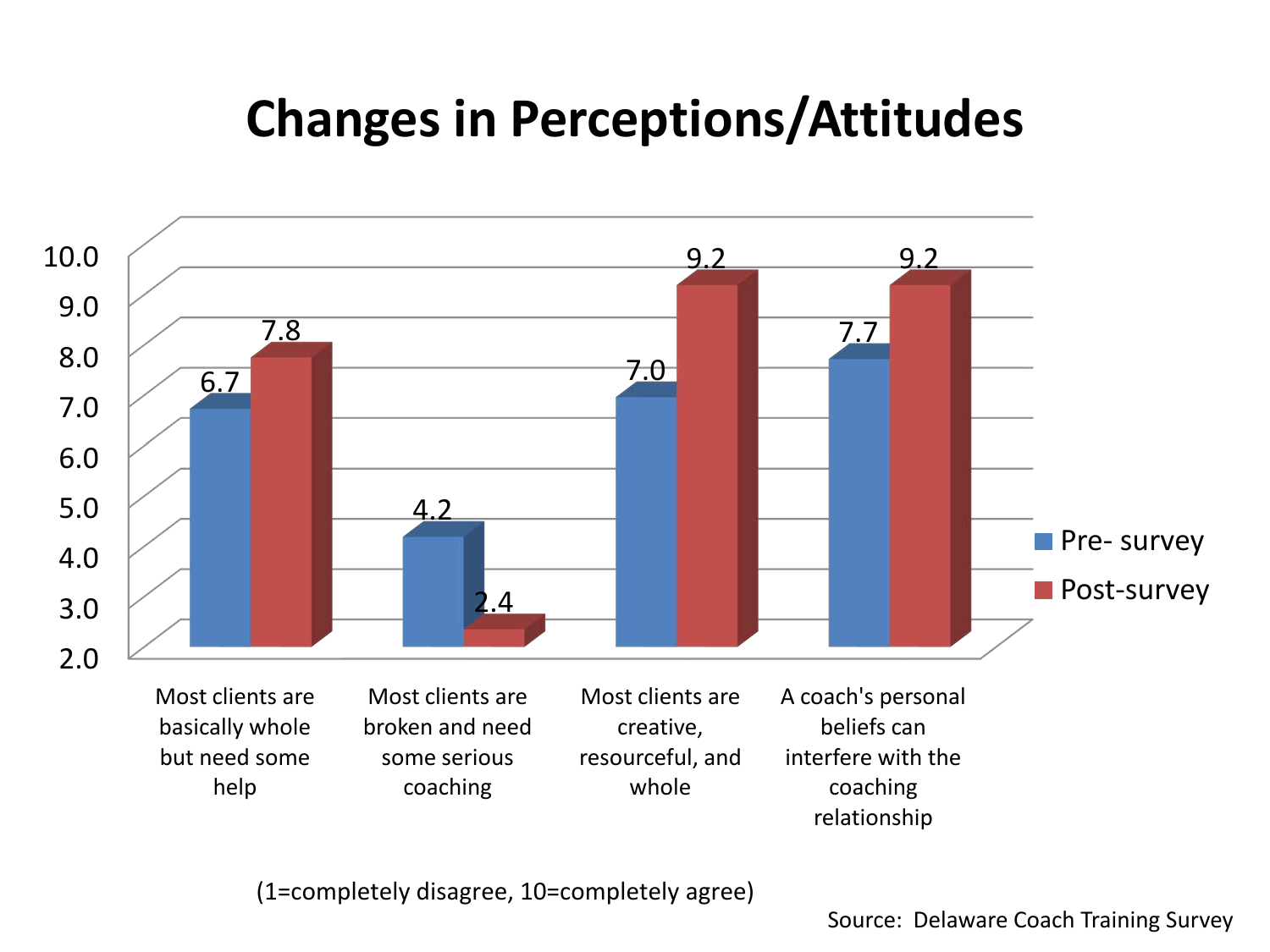### **How much do you anticipate these coaching tools will impact your work with clients?**

(1=no impact, 10=high impact)

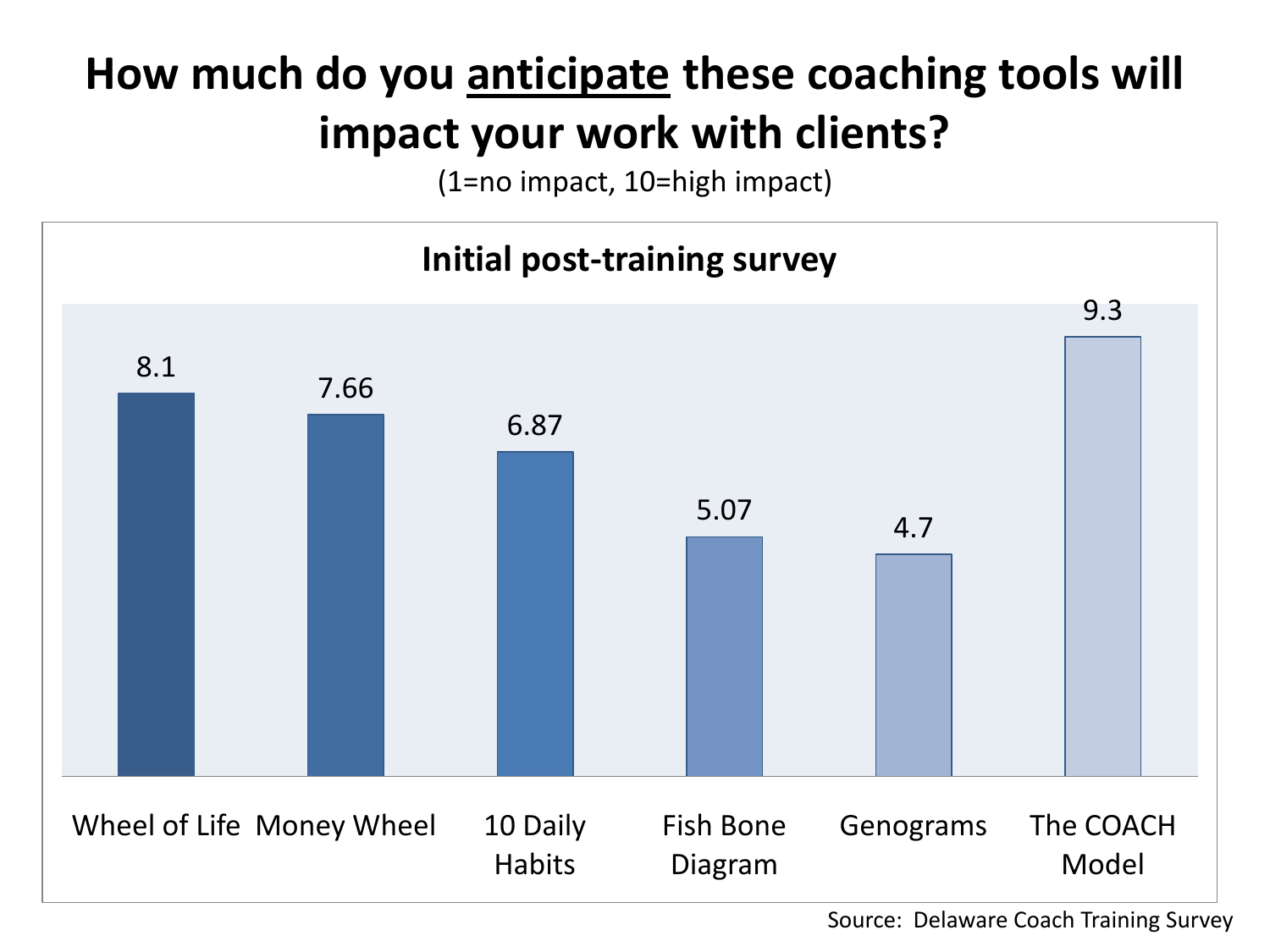### **What do you feel you need additional training in?**

(1=no need, 4=high need)

#### **Initial post-training survey**

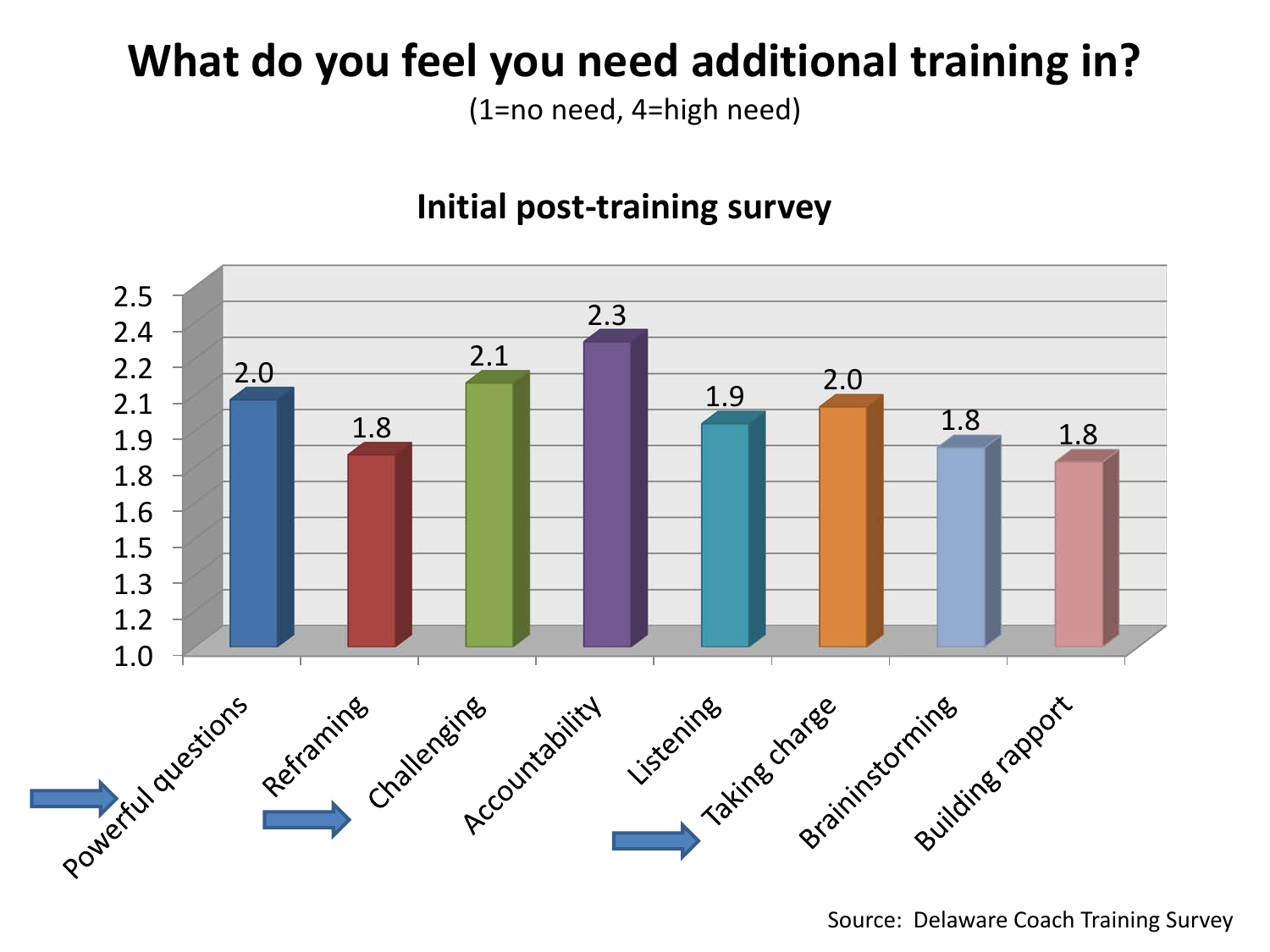## How do you anticipate these coaching techniques will impact your work? I will…

(1=no impact, 10=high impact)

#### **Initial post-training survey**

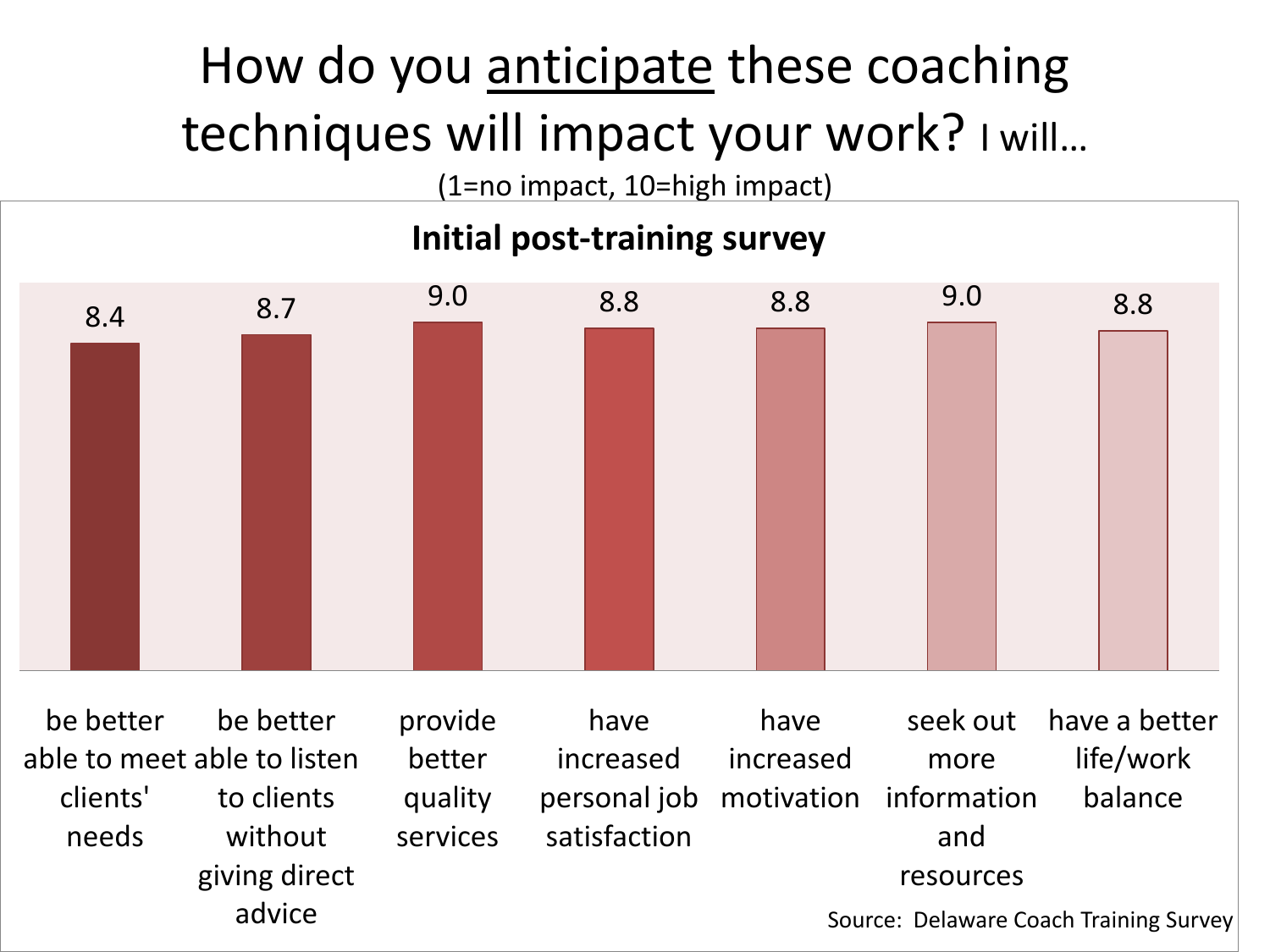How do you anticipate using coaching techniques will impact you personally? (1=no impact, 10=high impact). I will…

#### **Initial post-training survey**

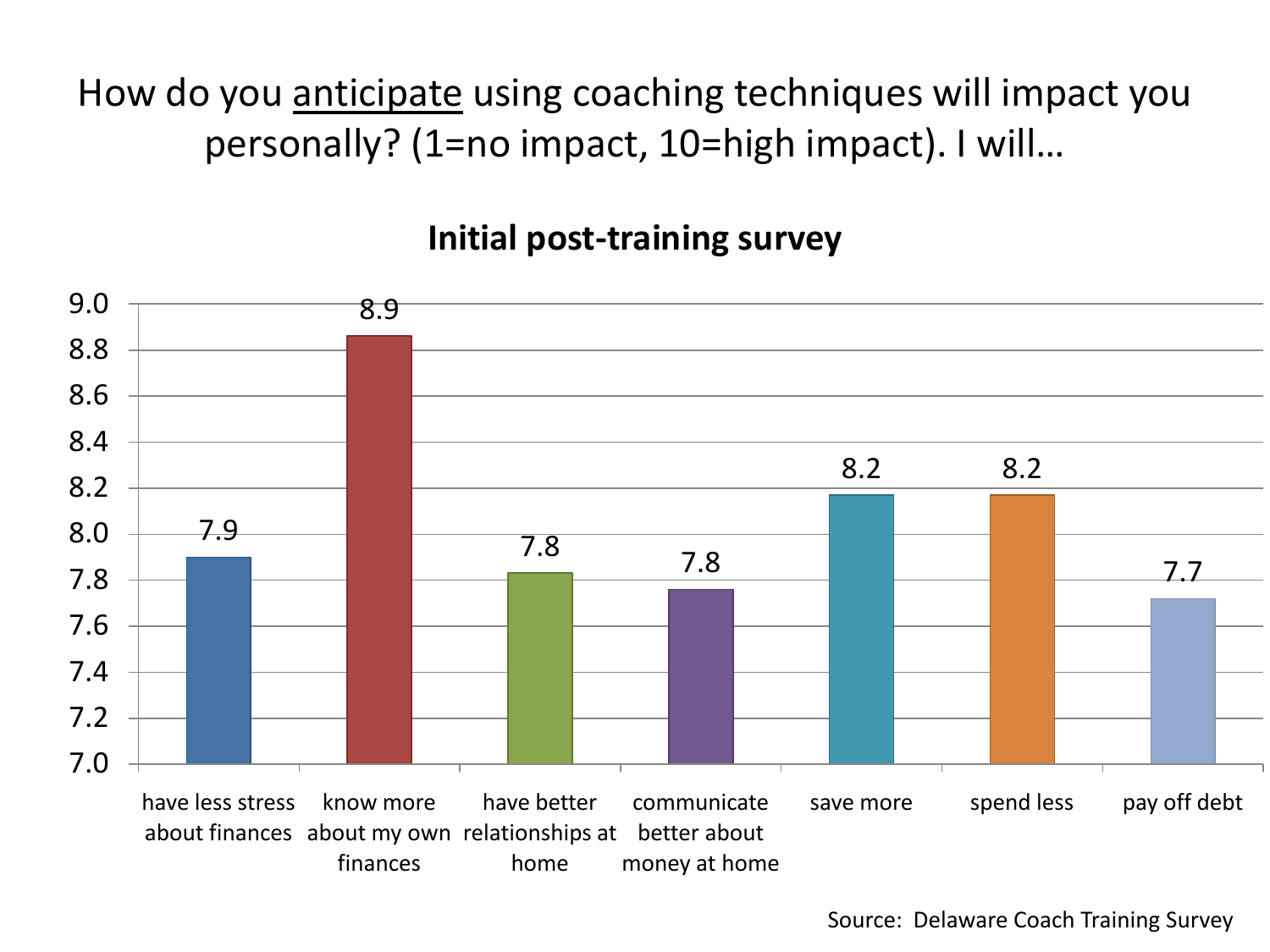#### **Self-Reported Knowledge Increased**